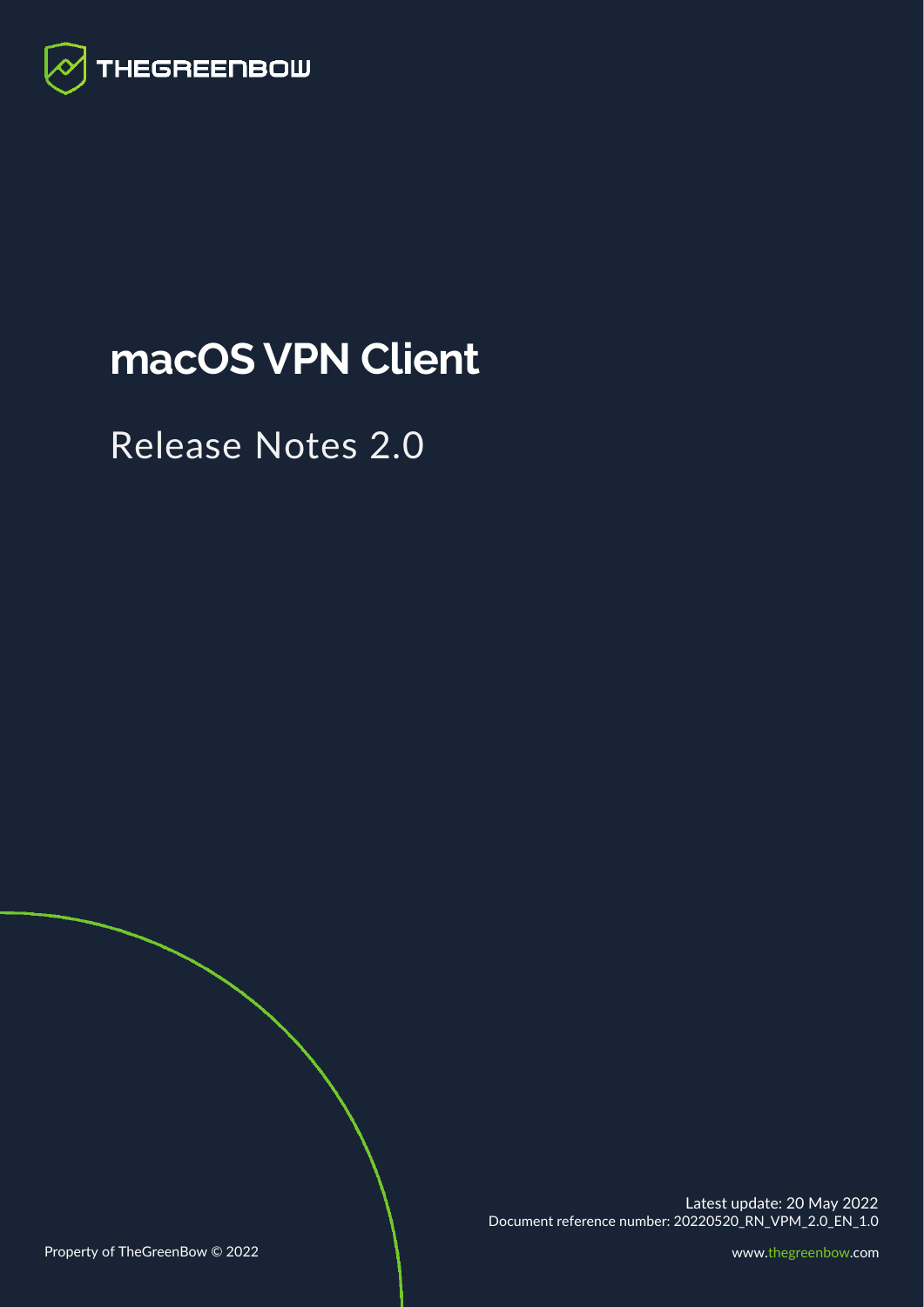# **1 Preamble**

The following release notes provide a detailed description of the features, improvements, fixes, known issues and limitations in the various releases of the macOS VPN Client.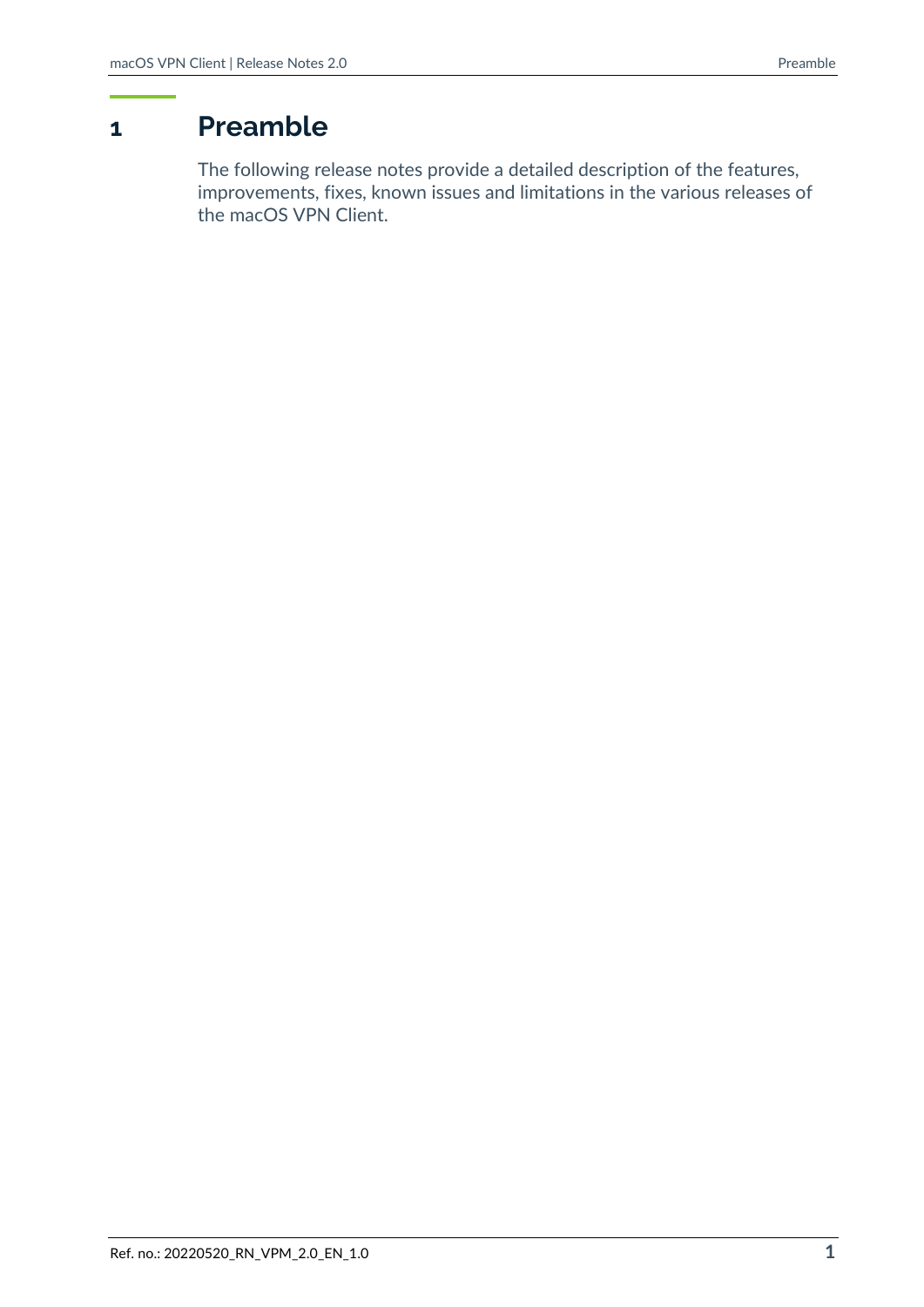# **2 TheGreenBow macOS VPN Client 2.0.19**

Features, improvements, and fixes since release 2.0.4:

## **2.1 Features**

- CA management is now included in the UI
- Now supports configuration files from the Windows VPN Client that include PKI checks
- **More Parameters** tab is now included in the UI

## **2.2 Improvements**

- Improved logging and exception handling on startup
- OpenSSL library has been updated to version 1.1.1n

## **2.3 Fixes**

- Virtual IP address is now correctly updated in CP mode (get configuration from gateway)
- English is now used as the default language
- Local ID is no longer lost when loading configuration file
- Fixes Child SA rekeying when DH mode is set to **Auto**
- DPD messages with old SPIs are now ignored
- Fixes issues with some certificates that use SHA-512

## **2.4 Limitations**

- IPv6 is not supported
- Activation window is only displayed on initial startup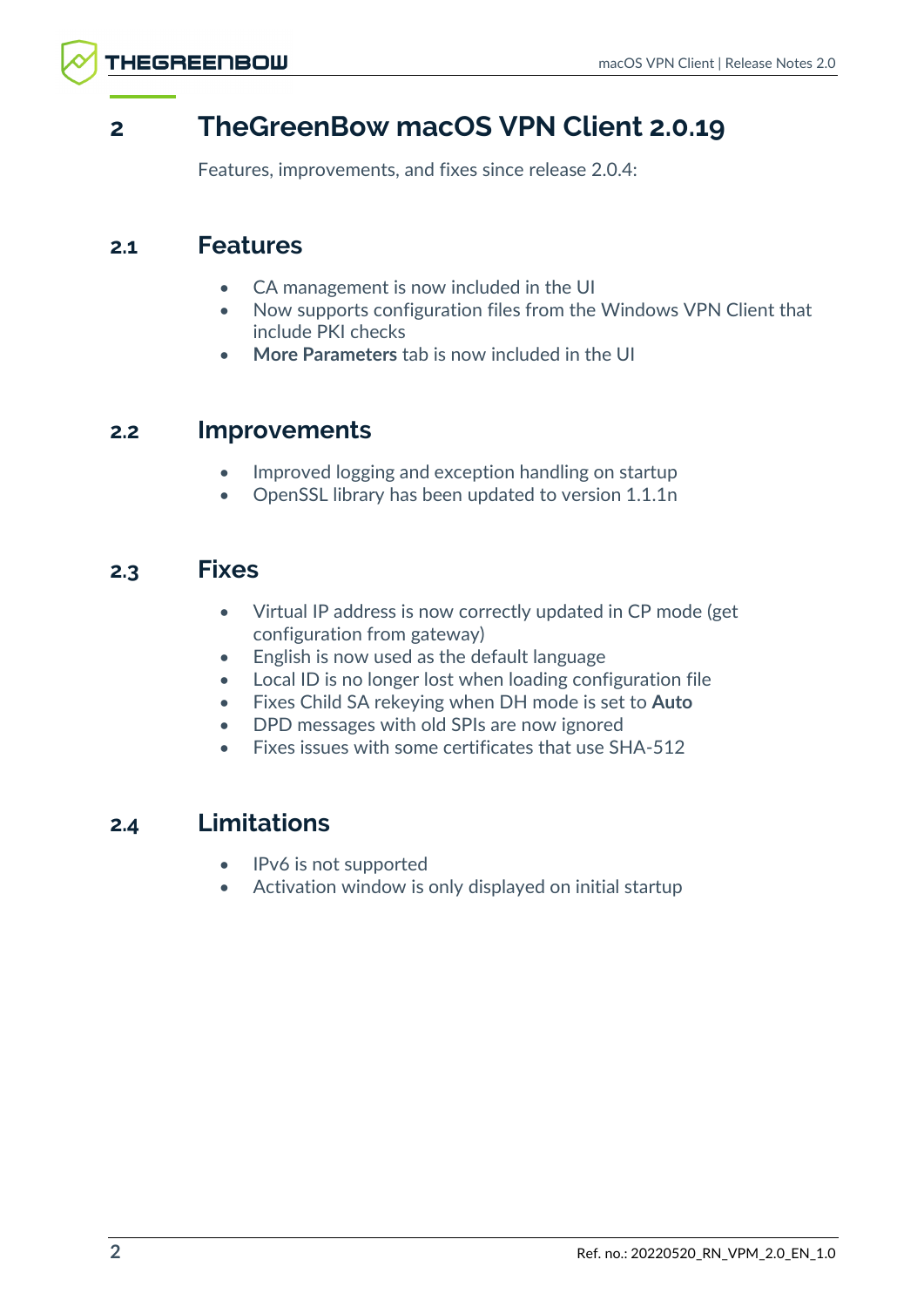# **3 Previous versions**

## **3.1 TheGreenBow macOS VPN Client 2.0.4**

Features, improvements, and fixes since release 2.0.3:

#### **3.1.1 Features**

- The following languages have been added to the UI: Arabic, Czech, Danish, German, Greek, Spanish, Finnish, Hungarian, Hindi, Italian, Japanese, Korean, Dutch, Norwegian, Polish, Portuguese, Romanian, Slovenian, Bosnian, Thai, Turkish, Chinese, Farsi
- Configuration file is now encrypted; old configuration file will be encrypted when re-saved
- Accepts encrypted configuration files from TheGreenBow Windows Enterprise VPN Client 6.85
- VPN client now sets a default route for full tunnels (all traffic within tunnel)

### **3.1.2 Improvements**

- OpenSSL library has been updated to version 1.1.1k
- UDP encapsulation is now enforced
- Traffic to remote network now allowed even if local and remote network are in same IP range
- All logs are now saved into files (simplifies sending logs to TheGreenBow's support team)
- **DNS servers** field in user interface is now disabled when **CP mode** is selected
- Deprecated algorithms (DES, 3DES, MD5, SHA1, DH1, DH2, DH5) have been removed
- Menus and menu items have been rearranged in the UI for better clarity
- EULA is now available in both French and English

#### **3.1.3 Fixes**

- DNS suffix is now correctly used when configured
- The keyboard shortcut for saving is now working again
- Fixes issue with Console not showing sometimes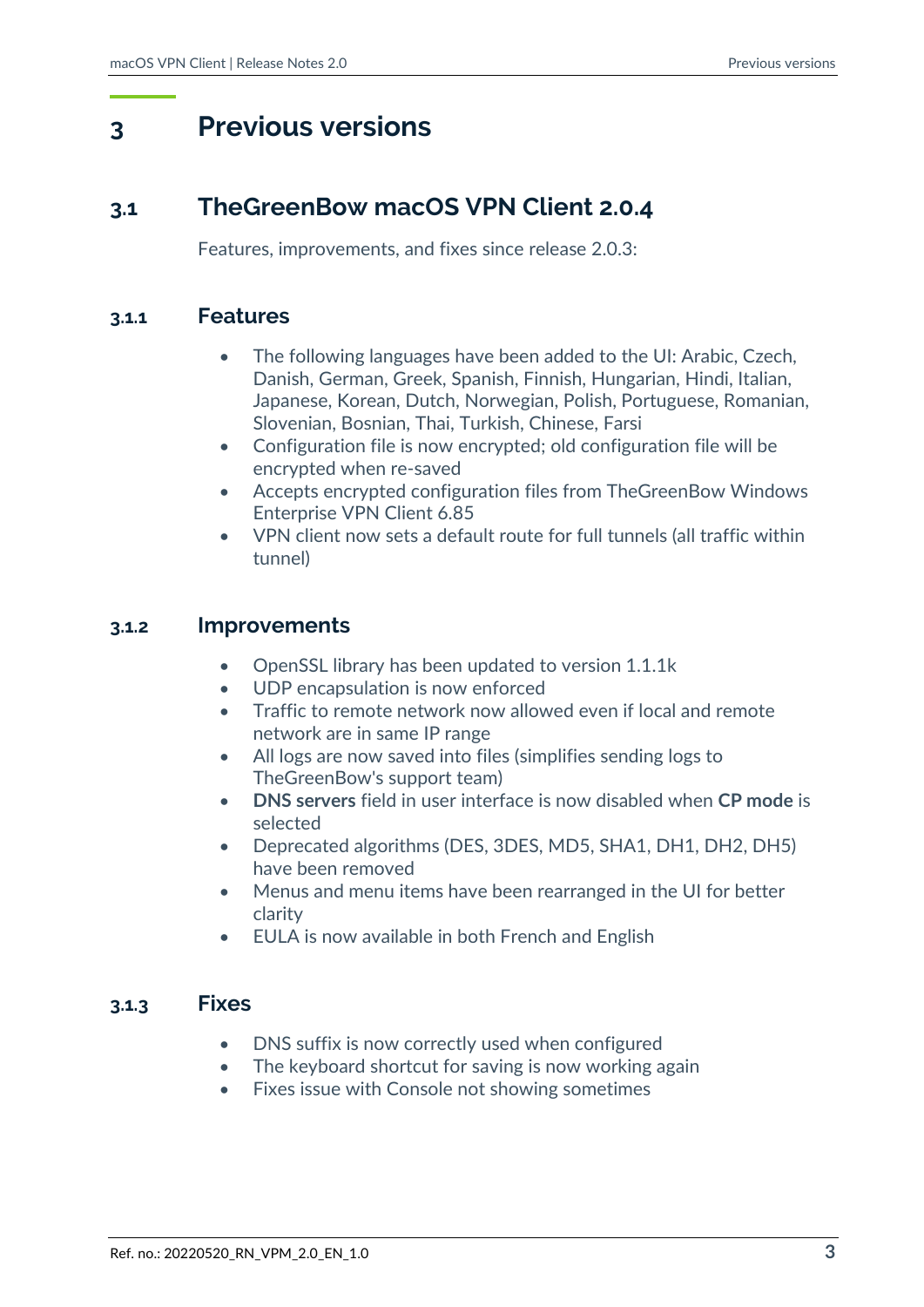## **3.2 TheGreenBow macOS VPN Client 2.0.3**

Features, improvements, and fixes since release 2.0.0:

### **3.2.1 Features**

- Gateway Certificate Authorities (CA) can now be imported into the VPN Client
- Ability to force the VPN Client to only open a tunnel when the gateway's CAs are valid
- Added "More Parameters" menu item, used to set bandwidth limitation

### **3.2.2 Improvements**

- License activation can now be reset
- OpenSSL library has been updated to version 1.1.1j

### **3.2.3 Fixes**

• "About…" window is now correctly displayed

## **3.3 TheGreenBow macOS VPN Client 2.0.0**

Features, improvements, and fixes since release 1.2.7:

### **3.3.1 Features**

- Adds ability to retrieve VPN configuration from gateway
- Adds 15-day grace period at end of subscription
- Bandwidth management
- EAP pop up for authentication

## **3.3.2 Improvements**

- OpenSSL library has been updated to version 1.1.1.i
- Supports request for "mode-cfg type 3" to receive DNS from gateway
- General stability fixes

### **3.3.3 Fixes**

• Corrects issues related to language translation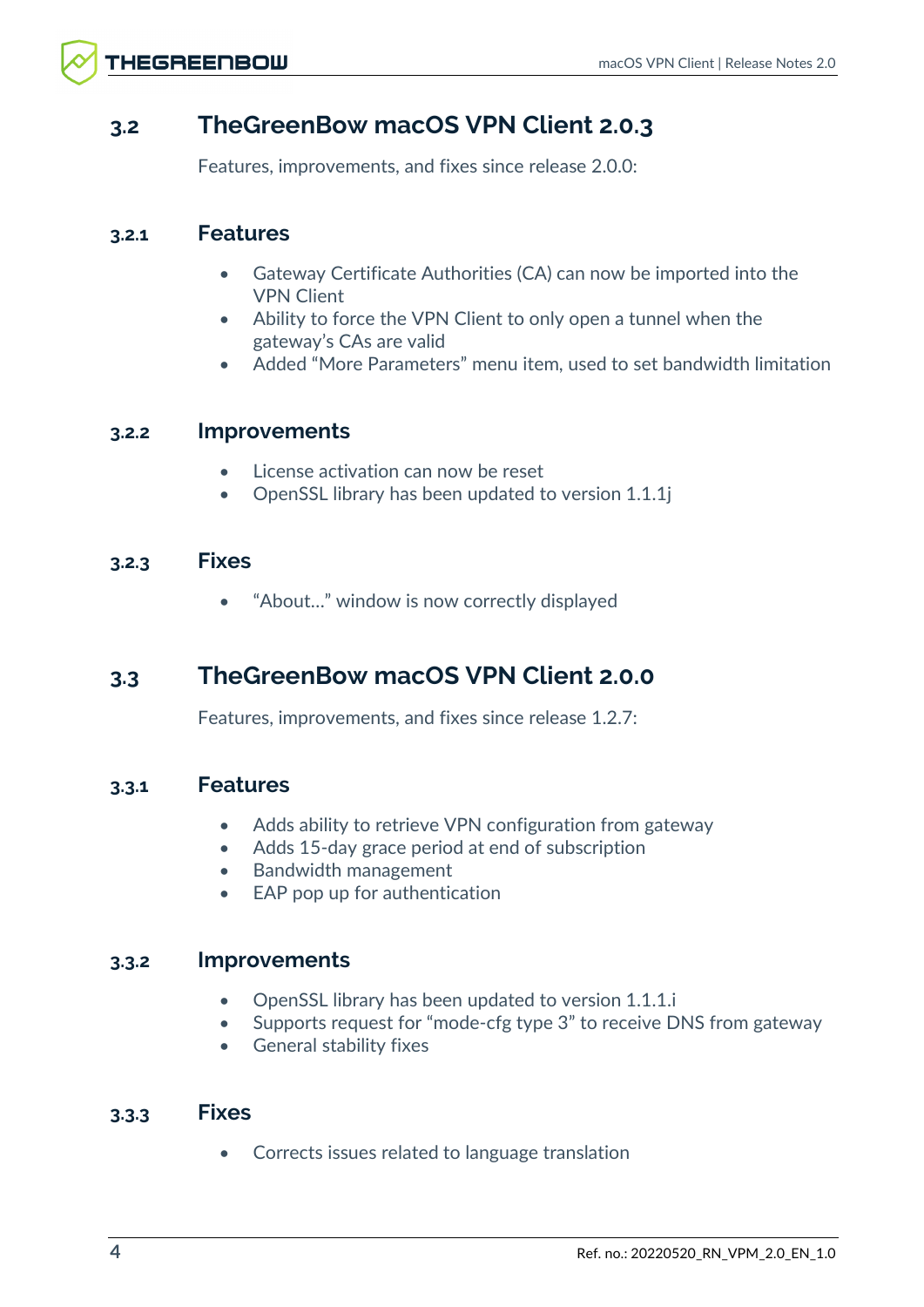## **3.4 TheGreenBow macOS VPN Client 1.2.7**

Features, improvements, and fixes since initial release:

### **3.4.1 Features**

- App can now be downloaded directly from TheGreenBow web site
- App must now be activated with a license key from TheGreenBow
- App is now distributed as a DMG installer
- Support for OpenVPN (SSL tunnels)
- Adds AES-CTR and AES-GCM encryption methods
- Adds DH Groups 19-21 (Elliptic Curves)
- Adds Trace Mode
- Adds Dark Mode support
- French language is now supported

### **3.4.2 Fixes**

- Fixes editing issue when clicking on the tunnel name
- Fixes crash when trying to open an empty IKEv2 tunnel
- Dead Peer Detection now correctly used to close tunnel when no traffic is detected
- All IKEv2 identity types are now correctly saved in configuration file